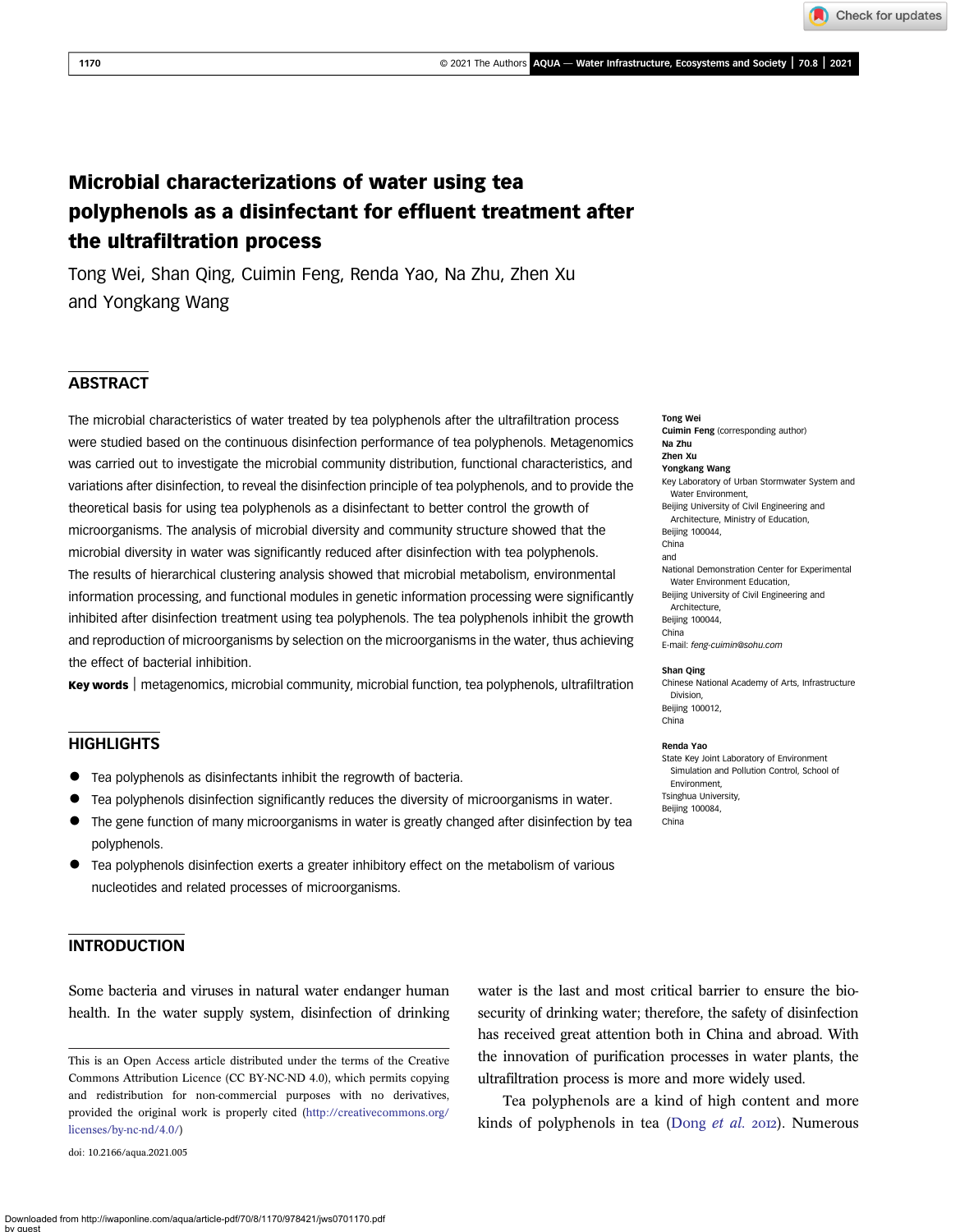studies have shown that tea polyphenols have good antibacterial effects and have certain inhibitions on almost all pathogenic microorganisms in nature, including Gramnegative and -positive bacteria, fungi, viruses, and the toxins they secrete. Antibacterial experiments have shown that tea polyphenols and their monomers have certain killing and inhibiting effects on oral pathogenic bacteria, food pathogenic bacteria, and a variety of skin pathogenic fungi, influenza viruses, and rotavirus in the human body, while inhibiting the growth of harmful intestinal bacteria and promoting the growth of beneficial intestinal bacteria. Many of the biological activities of tea polyphenols are reflected by its main ingredient, catechin, accounting for 65–80% of the total amount of tea polyphenols. Catechin has a phenol group or o-phenol group in its structure. Epigallocatechin gallate (EGCG) and epicatechin gallate (ECG) are the two main types of tea polyphenols, with 36 and 24%, respectively ([Huang](#page-10-0) et al.  $20I7$ ), and are the main components that make tea polyphenols have antibacterial effects. The structures of EGCG and ECG are shown in Figure 1. As a new green and healthy disinfection method, tea polyphenols disinfection has become an important



means of drinking water disinfection due to its excellent continuous sterilization ability (Feng [et al.](#page-10-0)  $2016$ ). The study on the disinfection effect of tea polyphenols by Feng [et al.](#page-10-0)  $(2016)$  shows that tea polyphenols can be used as an auxiliary disinfectant in combination with ozone/ultraviolet/ ultrafiltration processes to control the growth of microorganisms in the pipeline network and to avoid the generation of chlorine disinfection byproducts.

At present, initial progress has been made in the study of tea polyphenols for drinking water disinfection. However, the large-scale application of tea polyphenols still needs to solve a series of problems, including tea polyphenol extraction process, disinfection equipment, the normalization and standardization of tea polyphenol disinfectant production and application, and systematic economic evaluation, etc., which requires comprehensive research of relevant multidisciplinary. One of the possible applications of tea polyphenols is as an auxiliary disinfectant for ultrafiltration systems as technology develops and human beings demand a better quality of life. The microbial concentration in ultrafiltration-treated water is low, and the main function of adding the disinfectant after the ultrafiltration process is no longer to kill microorganisms, but to inhibit their growth, especially pathogenic microorganisms.

During the process of inhibiting microbial growth, the structure of microbial communities in water may undergo complex changes.

Metagenomics is the study of the genomes of all microorganisms in the environment. Therefore, this technology is used to investigate the variations in the community structure of microorganisms in water for better control of microbial growth (Chao *[et al.](#page-10-0)*  $2013$ ). At the same time, the gene sequences can be further sequenced and translated into proteins for comparison with the KEGG database to obtain information on microbial genomes, chemical substances, and system functions. Then, according to the hierarchical cluster analysis, the variations of microbial functional unit modules and metabolic resistance mechanism can be explored from the perspective of macrobiological pathway information analysis.

Tea polyphenols were used as disinfectants to treat the effluent after the ultrafiltration process. The microbial characteristics of tea polyphenols after disinfection will be Figure 1 | Chemical structures of catechins. studied by metagenomics analysis, which will provide an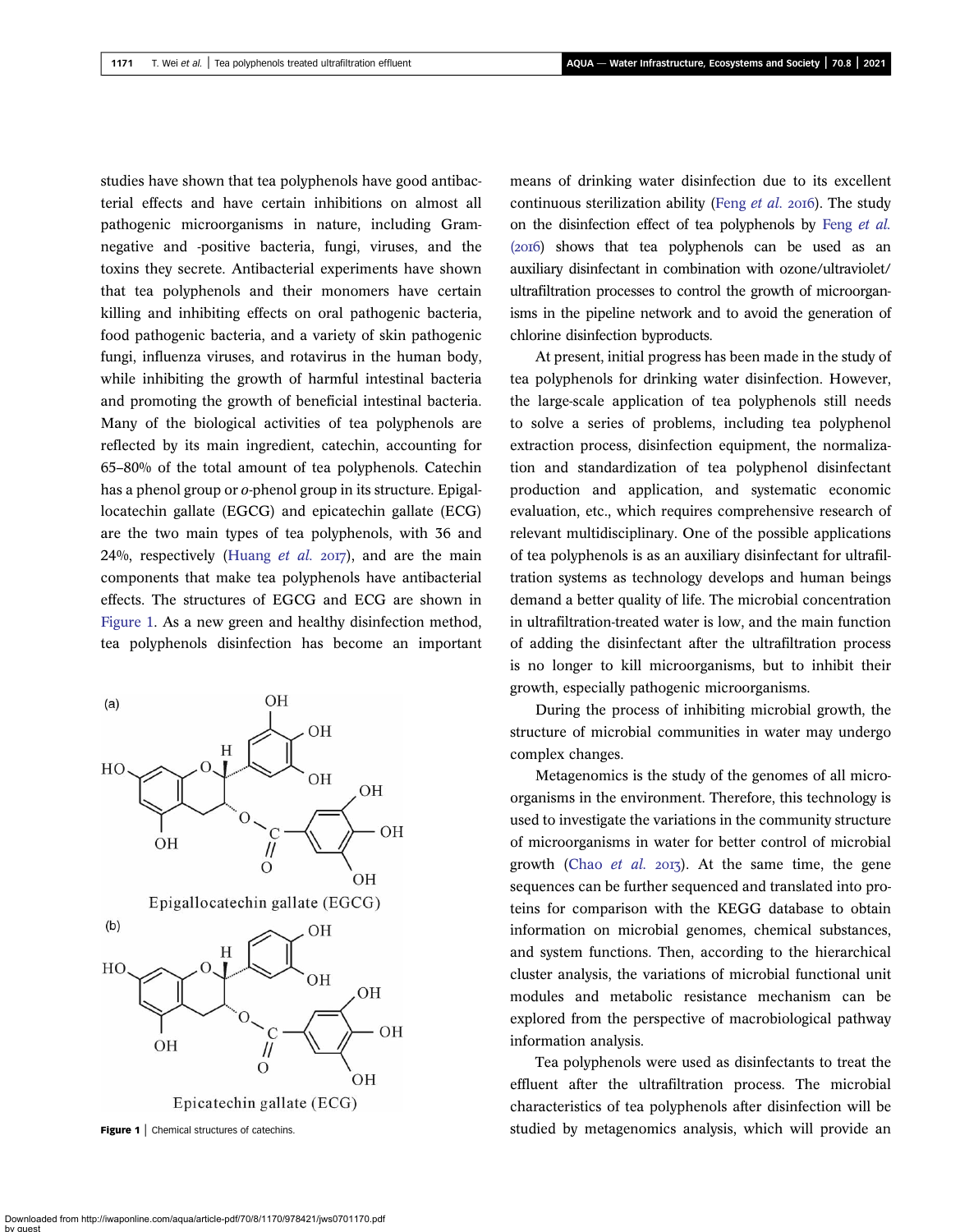important theoretical basis for the promotion and application of green disinfectants and improve the microbial safety of drinking water.

## MATERIALS AND METHODS

#### Materials and equipment

- 1. Tea polyphenols: Green tea extract, purity > AR98.0%, Anhui Red Star Pharmaceutical Co., Ltd, China.
- 2. Raw water: Water was taken from the outlet pipe of V-type filter in a typical water purification plant and filtered through a 0.01 μm (100 KDa) ultrafiltration membrane at a pressure of 0.10 MPa. The temperature of water was  $11-20$  °C, and the water quality characteristics are shown in Table 1.
- 3. Reagents and equipments for the determination of tea polyphenols.

Analytical reagents: Potassium sodium tartrate, ferrous sulfate, disodium hydrogen phosphate, and potassium dihydrogen phosphate were purchased from Sinopharm Group Chemical Reagent Co., Ltd, China.

Equipments: BSA124S-CW analytical balance (Sartorius, Germany); DR6000 ultraviolet spectrophotometer (HACH Instrument Co., Ltd, USA).

4. Reagents and equipments for the determination of total bacterial colonies.

Reagents: Nutrient agar medium, sodium hydroxide, and hydrochloric acid were purchased from Sinopharm Group Chemical Reagents Co., Ltd, China.

Equipments: Electric Furnace (Shanghai Chenlin Electric Furnace Co., Ltd, China); MLS-3781 L-PC Autoclave (Sanyo, Japan); TY10BCN-1360 Biological Clean Bench (Beijing Donglianhar Instrument Manufacturing Co., Ltd, China); SPX-250B-Z Biochemical Incubator (Shanghai Boxun Medical Biological Instruments Co., Ltd, China).

#### Dosage of tea polyphenols

Tea polyphenols were added to the raw water, and tea polyphenol solutions of different gradient concentrations were prepared from 0 to 10.0 mg/L in a unit of 2.5 mg/L. In accordance with Standards for Drinking Water Quality (GB 5749-2006) and Standard Examination Methods for Drinking Water—Microbiological Parameters (GB/T 5750.12-2006). Samples were taken in units of 6 h for different time gradients from 0 to 48 h of treatment, respectively, and the total number of bacteria was determined using the heterotrophic plate count (HPC) method. The test temperature was  $10^{\circ}$ C, pH was 7.5–8.0, and DO was 8.26–9.41 mg/L.

Table 1 | Raw water quality

| Parameter                         | <b>Values</b>    | <b>Instruments</b>                            | <b>Methods</b>                           |
|-----------------------------------|------------------|-----------------------------------------------|------------------------------------------|
| Chroma (degree)                   | $1 - 2$          | PFXi-995 High Precision Automatic Colorimeter |                                          |
| Turbidity (NTU)                   | 0.1              | <b>HACH-2100AN Turbidity Meter</b>            |                                          |
| $UV_{254}$ (1/cm)                 | $0.011 - 0.015$  | DR6000 (HACH Instrument Corporation)          | Direct reading                           |
| TOC (mg/L)                        | $0.82 - 0.98$    | Shimadzu TOC-L Organic Carbon Analyzer        | High temperature<br>Catalytic Combustion |
| $NO5-N$ (mg/L)                    | $0.6 - 0.9$      | DR6000 UV Spectrophotometers                  | <b>Ultraviolet</b><br>spectrophotometry  |
| $NH4+-N$ (mg/L)                   | $0.05 - 0.06$    | DR6000 UV Spectrophotometers                  | Salicylic acid method                    |
| TP (mg/L)                         | $0.64 - 0.73$    | DR6000 UV Spectrophotometers                  | Digestive-ascorbic acid<br>method        |
| Total number of bacteria (CFU/mL) | $0 - 5$          |                                               | Plate counting                           |
| Total coliforms (CFU/100 mL)      | $\mathbf{0}$     |                                               | Multi-tubular fermentation               |
| Escherichia coli (CFU/100 mL)     | $\boldsymbol{0}$ |                                               |                                          |
| pH                                | $7.5 - 7.8$      | FiveGo – Single Channel Portable pH Meter     |                                          |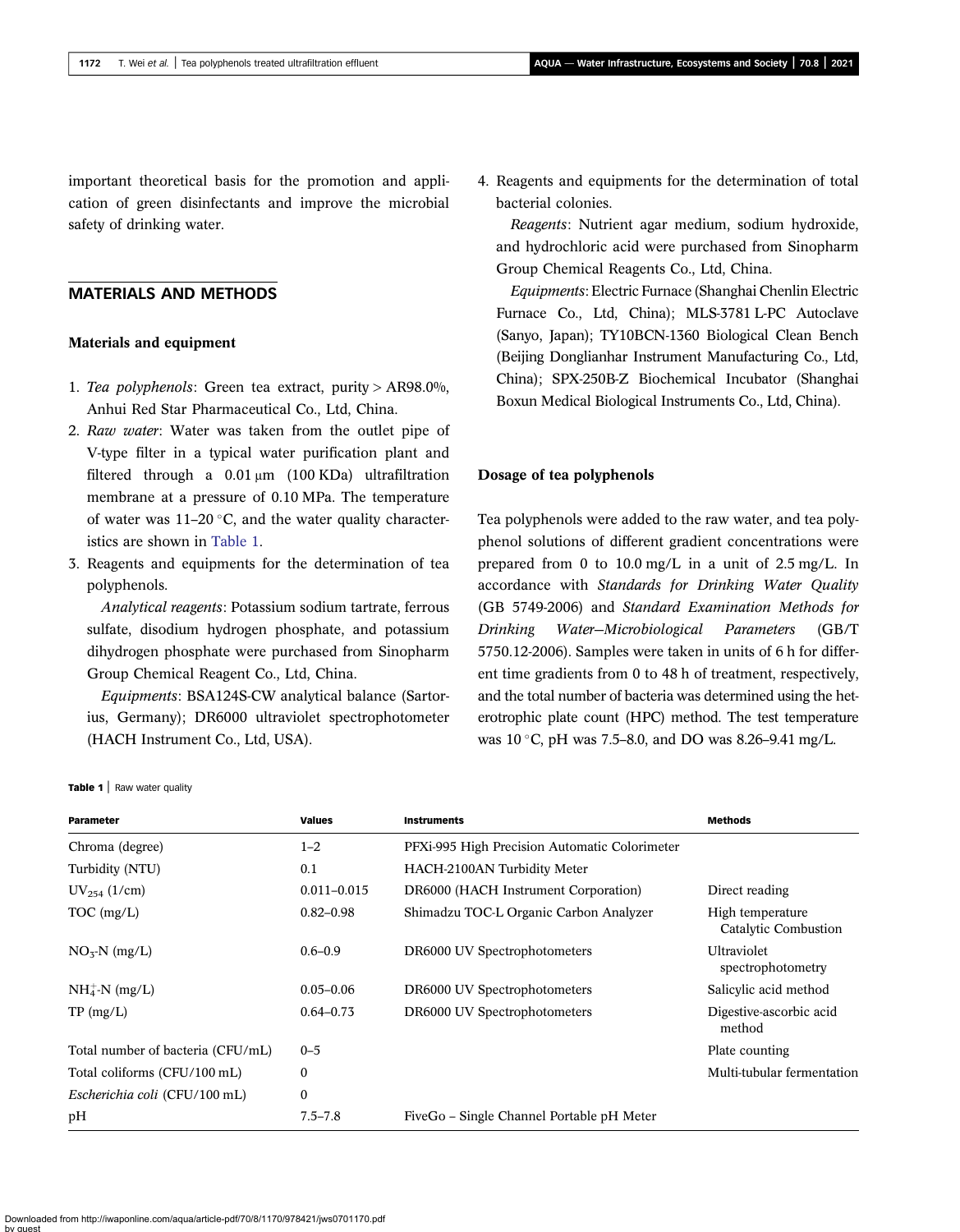### <span id="page-3-0"></span>Metagenome sequencing

The samples were named with Raw for raw water and 5TP for 5 mg/L tea polyphenol disinfectant water sample. After cast 5 mg/L tea polyphenol for 48 h, the tea polyphenol disinfection water sample began to rich microorganisms, while raw water is the blank control water sample. About 100 L for each water sample was taken to intercept microorganisms by a 0.2 μm pore size membrane through a filtration device.

Total DNA was extracted using the UltraClean Soil DNA Kit. After passing the test for quality control, the genomic DNA was fragmented, and libraries were constructed and sequenced.

The whole metagenome sequencing was commissioned to Shanghai Sangon Bioengineering Co., Ltd, China.

## RESULTS AND DISCUSSION

#### Determining the amount of tea polyphenols

Different dosages of tea polyphenols were added into ultrafiltration water to determine the total number of bacterial colonies in the water after contacting for different times. The effect on bacterial inhibition treating the effluent after ultrafiltration process using tea polyphenols was investigated and the results are shown in Figure 2.

As can be seen in Figure 2, the main function of tea polyphenols as a disinfectant is to inhibit bacterial regrowth. The addition of 2.5 mg/L tea polyphenols can significantly prolong the delayed growth of bacteria to 18–24 h. After 24 h, the bacteria grow rapidly and the total number of colonies was more than 100 CFU/mL after 36 h, exceeding the limit value mentioned in Standards for Drinking Water Quality (GB5749-2006).

The bacterial count was not significantly increased at 5.0, 7.5, and 10.0 mg/L of tea polyphenols, and bacterial regrowth was well inhibited within 0–48 h. The total bacterial count was lower than 10 CFU/mL at 5 mg/L of tea polyphenols. The total number of bacterial colonies in water was less than 10 CFU/mL at a dose of 5 mg/L of tea polyphenols after 48 h, and even lower at 7.5 and 10.0 mg/L. Therefore, tea polyphenols showed good



**Figure 2** | Inhibitory effect of tea polyphenols on bacterial growth.

performance of persistent inhibition at dosages of 5.0, 7.5, and 10.0 mg/L, respectively.

In order to further optimize the dosage of the disinfectant, the dosages of tea polyphenols were selected at 5.0, 7.5, and 10.0 mg/L, respectively. Correspondingly, the values of redox potential were measured at 0, 6, 12, 18, 24, 30, 36, 42, and 48 h, respectively. The results are shown in Figure 3.

The redox potential (ORP) is used to reflect the macroscopic redox properties exhibited by all substances in aqueous solutions ([Wang](#page-10-0)  $20I4$ ). A higher ORP shows stronger oxidation performance; a lower ORP shows stronger reduction performance ([Wen](#page-10-0) 2017). A positive ORP indicates that the solution shows the oxidation ability, while a negative ORP indicates that the solution shows the



Figure 3 | Changes of ORP during disinfection of tea polyphenols.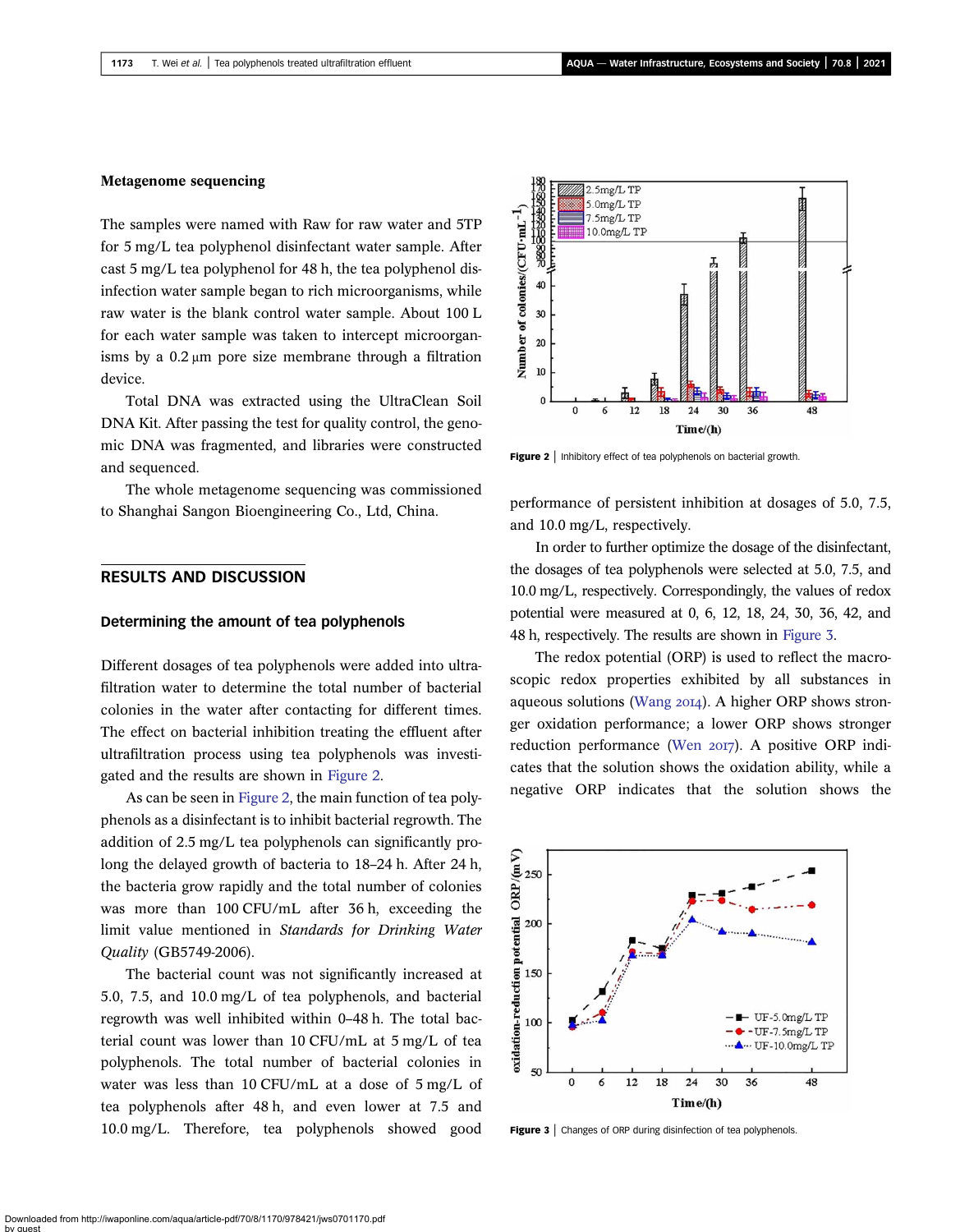<span id="page-4-0"></span>reduction ability ([Chen](#page-10-0) et al. 2003). The ORP provides a comprehensive indication of the overall germicidal efficacy and effective oxidation capacity of the disinfectant in drinking water disinfection. As shown in [Figure 3,](#page-3-0) the ORP value increased at all three doses of tea polyphenols from 0 to 24 h. After 24 h, the ORP showed a decreasing trend at doses of 7.5 and 10 mg/L. The redox potential of water sample (5 mg/L tea polyphenols) was always higher than other doses from 0 to 48 h, indicating that its oxidation ability was higher than that at 7.5 and 10.0 mg/L. Due to the presence of several hydroxyl groups, the oxidation ability of tea polyphenols is reduced with the variations of concentrations, which is consistent with the findings of  $Gu$  ( $20I9$ ) on the study of ozone–tea polyphenols combined disinfection.

To summarize the results of the above studies, the appropriate dosage of tea polyphenols reaching the highest disinfection efficiency was 5 mg/L. At this dosage of 5 mg/L, the microbiological characteristics of water samples were analyzed by metagenomics sequencing after contacting with tea polyphenols for 48 h.

#### Characteristics of microbial community structure

#### Microbial community diversity

Due to the different disinfection mechanisms of disinfectants, the effects on different bacterial populations are different, which affects the microbial diversity and community structure (Lin [et al.](#page-10-0) 2013; [Zhang & Liu](#page-10-0) 2019), as well as the safety of drinking water. Investigating the variations on the structure and function of microbial communities in water will not only help to reveal the principles of disinfection, but also contribute to better control of microbial growth ([Gomez-Alvarez](#page-10-0) et al. 2012).

The index of community diversity includes Shannon index [\(Shannon](#page-10-0)  $1948$ ) and [Simpson](#page-10-0) index (Simpson  $1949$ ). The Shannon index is used to estimate the level of community diversity, and the Simpson index is used to determine the diversity of species. More species indicate various individuals, and a higher index value shows better diversity.

Microbial community diversity statistics for Raw (raw water samples) and 5TP (tea polyphenols disinfected water samples) are shown in Table 2.

Table 2 | Genetic diversity statistics

| Sample | <b>Shannon</b> | <b>Simpson</b>       |
|--------|----------------|----------------------|
| Raw    | 11.13          | $1.0 \times 10^{-4}$ |
| 5TP    | 9.87           | $4.0 \times 10^{-5}$ |

Table 2 shows that both Shannon index and Simpson index of water samples (5TP) after tea polyphenols disinfection are lower than the values of raw water samples, indicating that the microbial diversity was significantly reduced by tea polyphenols disinfections, which is consistent with the results obtained by most disinfection methods such as chlorination, ozone, and UV disinfection [\(Zhang](#page-10-0) [& Liu](#page-10-0) 2019).

#### Microbial community structure analysis

Analysis of metagenomic data shows that bacteria, archaea, viruses, and fungi can be detected in raw water after disinfection with tea polyphenols for 48 h. Most of the sequences were related to bacteria, accounting for more than 99% of the total number of annotated protein sequences; therefore, in-depth analysis on the community structure of bacteria should be conducted.

1. Characteristics of bacterial community distribution at the phylum level

At the phylum level, the dominant groups with more than 1% of relative abundance in Raw water samples were Proteobacteria, Bacteroidetes, and Actinobacteria, accounting for 86.03, 4.73, and 3.99%, respectively, as shown in Table 3. Proteobacteria accounted for the highest proportion in raw water, due to the fact that Proteobacteria are more

Table 3 | Percentage of major species at the phylum level (%)

| <b>Flora species</b> | Raw   | 5TP   |
|----------------------|-------|-------|
| Proteobacteria       | 86.03 | 96.63 |
| <i>Bacteroidetes</i> | 4.73  | 0.05  |
| Actinobacteria       | 3.99  | 0.16  |
| Nitrospirae          | 0.24  | 0.07  |
| Others               | 5.01  | 3.09  |
|                      |       |       |

Note: Raw stands for raw water; 5TP stands for 5 mg/L polyphenols in disinfected water samples.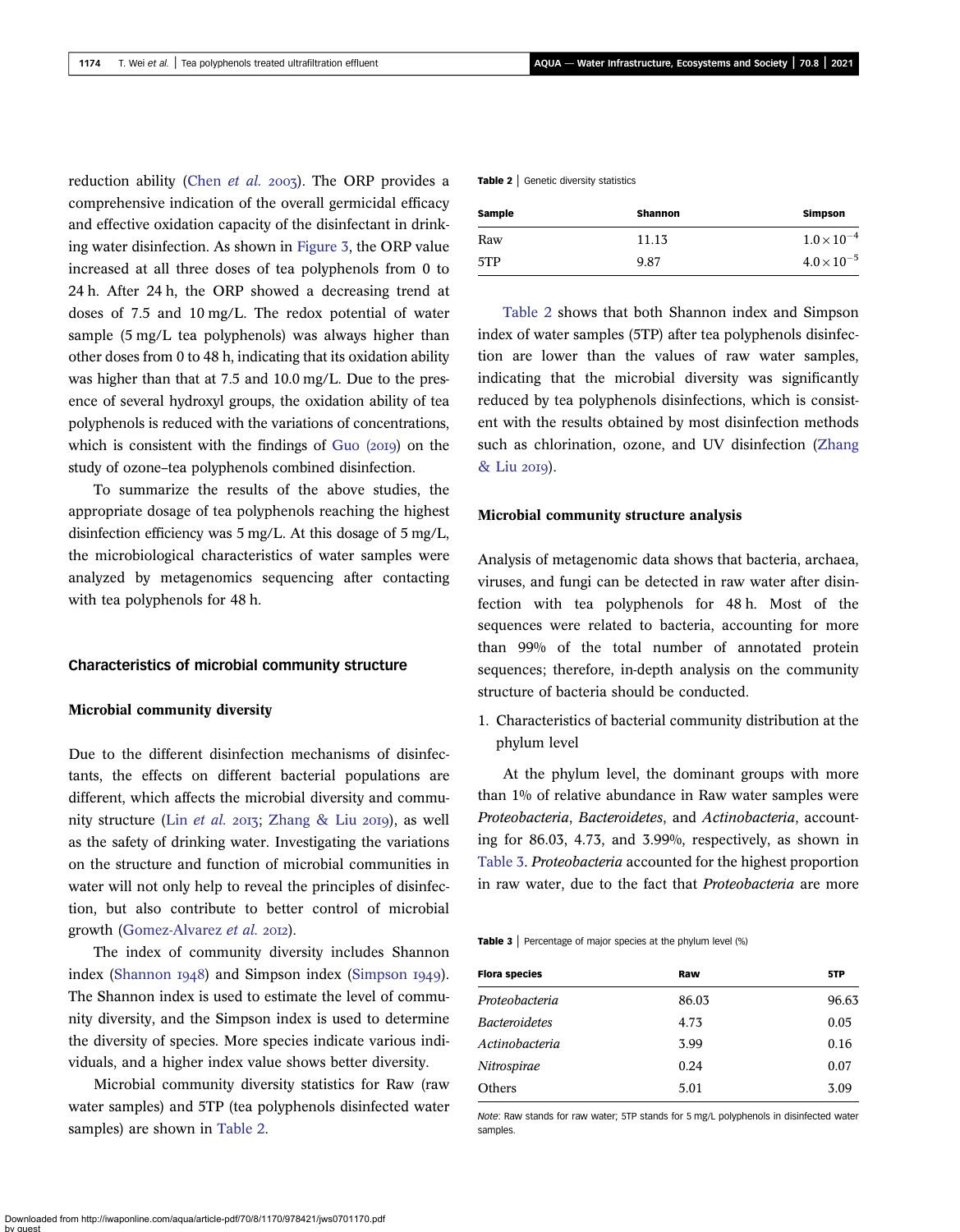adaptable to environmental conditions and are prone to regrowth after the ultrafiltration process. The diversity of '5TP' in tea polyphenols disinfected water samples decreased at the phylum level, and the predominant community was Proteobacteria, which increased from 86.03% of the raw water to 96.63% after disinfection. The proportions of Bacteroidetes, Actinobacteria, and Nitrospirae in the tea polyphenols disinfected water samples were significantly reduced, as shown in [Table 3.](#page-4-0)

2. Characteristics of bacterial community distribution at the class level

The relative abundance of bacterial communities in raw water samples (Raw) and tea polyphenols disinfected water samples (5TP) at the class level is shown in Figure 4, Alphaproteobacteria, Betaproteobacteria, Gammaproteobacteria, Flavobacteriia, and Actinobacteria with relative abundance greater than 1% of raw water, accounting for 32.35, 28.32, 25.10, 4.54, and 3.99%, respectively. After disinfection with tea polyphenols, the proportion of the dominant group of bacteria increased to 49.74% for Alphaproteobacteria and 37.91% for Betaproteobacteria, while the proportion of Gammaproteobacteria decreased to 8.76%. The relative abundances of Flavobacterium and Actinobacteria were also reduced to 0.03 and 0.15%, respectively, indicating that tea polyphenols have a significant selective inhibitory effect on Flavobacterium, Actinobacteria, and Gammaproteobacteria.

3. Characteristics of bacterial community distribution at the genus level



**Figure 4** | Bacterial community structure at the class level. *Note:* The figure shows  $\frac{1}{2.83\%}$ . bacterial communities with relative abundances greater than 0.01%.

Bacteria whose relative abundance at the genus level in raw water samples greater than 1.00% were Sphingobium (19.60%), Acinetobacter (11.96%), Pseudomonas (10.53%), Janthinobacterium (5.69%), Methylophilus (5.07%), Flavobacterium (4.33%), and other 12 genera, which together constitute the basic community structure of raw water at the genus level, as shown in [Figure 5.](#page-6-0)

The percentage of six major groups of bacteria at the genus level reduced significantly in the tea polyphenols disinfected water samples, compared with the raw water. Among them, Acinetobacter decreased from 11.96 to 0.06%, with the largest decrease of 11.90%. This genus has been proposed, but it is not confirmed whether organisms spread in drinking water ([WHO](#page-10-0)  $2003b$ ,  $2014$ ), as listed in the World Health Organization Guidelines for Drinking Water Quality. Moreover, it is widespread in soil, water, and wastewater, which usually accounts for 1.0–5.5% of HPC in drinking water samples ([WHO](#page-10-0) 2003a). Mycobacterium is resistant to conventional disinfectants, existing in natural aqueous environments, and some atypical Mycobacterium species are potentially pathogenic. Bacillus is also a potential bacterial pathogen listed in the World Health Organization Guidelines for Drinking Water Quality, and some bacteria of this genus are pathogenic to humans and animals ([WHO](#page-10-0) 2003b; [Magdolna](#page-10-0) et al. ). An important characteristic of Bacillus is that it can produce spores with special resistance to adverse conditions and thus to resist disinfection. The relative abundance of Bacillus was 0.15% in raw water and only 0.01% after tea polyphenols disinfection, whereas Bacillus can be easily detected in most drinking water supply systems by the HPC method ([WHO](#page-10-0) b). This shows that tea polyphenols can effectively control the growth and reproduction of opportunistic pathogens.

The main bacterial communities after tea polyphenols disinfection were Sphingobium, Pseudomonas, Janthinobacterium, Methylophilus, Sphingomonas, and Novosphingobium. The relative abundances were 38.84, 7.80, 18.52, 2.14, 3.42, and 1.59%, respectively. Among them, Sphingobium had the largest increase of 19.24%, followed by Janthinobacterium with an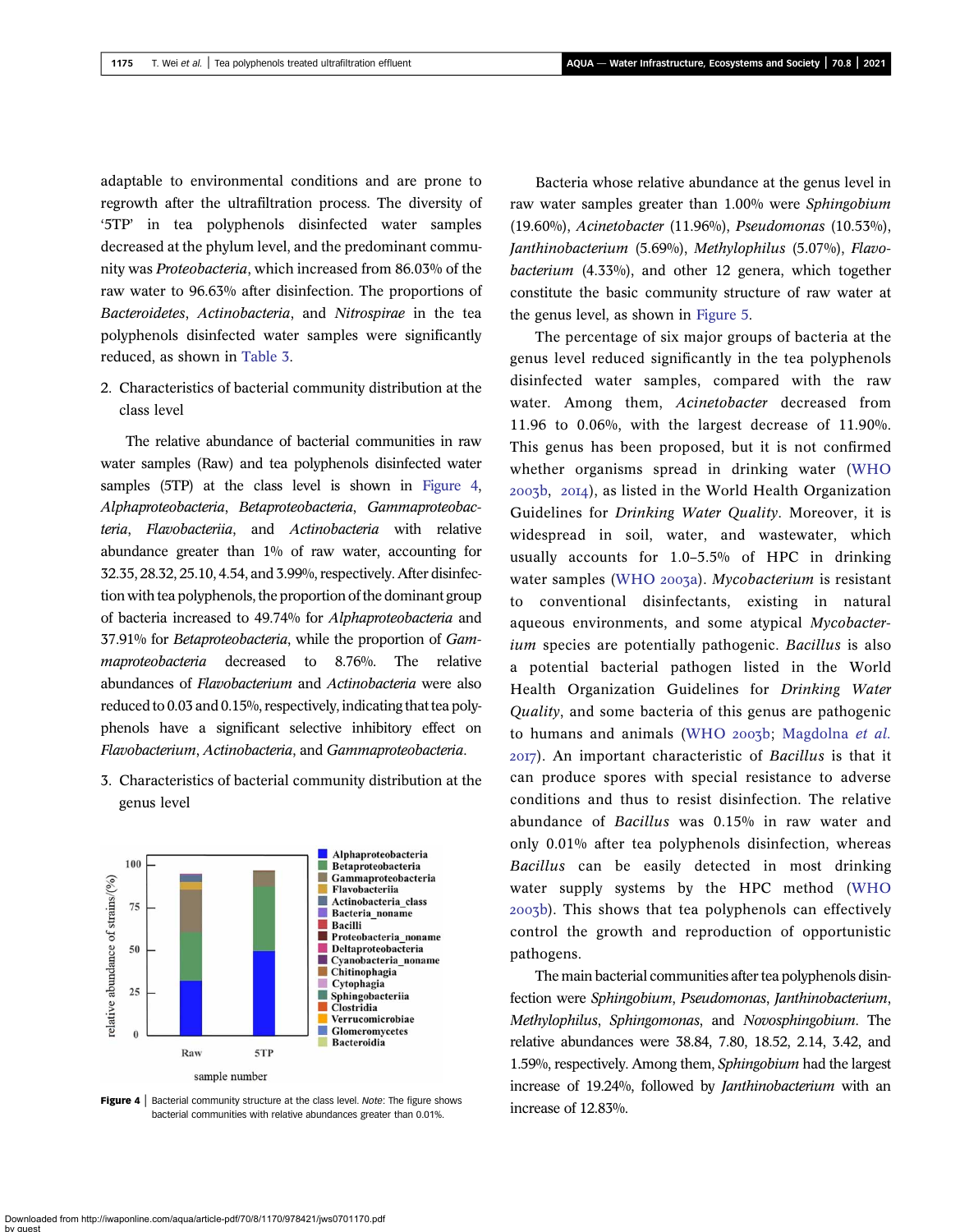<span id="page-6-0"></span>

Figure 5 | Heatmap of relative abundance at the genus level.

#### Functional clustering analysis of microbial systems

The effects of tea polyphenols on microbial diversity and community structure were investigated, and it was found that tea polyphenols disinfection played an important role in the reduction of microbial diversity and the variation of microbial community structure. The variation of microbial community structure may lead to changes in microbial community function. In this section, the gene sequences were translated into proteins and compared with the KEGG (Kyoto Encyclopedia of Genes and Genomes) database to obtain information on microbial genomes, chemicals, and system functions. Based on hierarchical clustering, the analysis of macrobiological pathway information gradually progressed to the analysis of microbial functional unit modules and metabolic pathways, and genomics was used to study the genetic composition and community function of microorganisms in water.

The functional clustering of microbial systems in raw water samples (Raw) and tea polyphenols disinfected water samples (5TP) was obtained by annotating sequences of the translated proteins with the KEGG database, as shown in [Figure 6.](#page-7-0)

At level 1, the microbial metabolic clustering of raw water samples (Raw) and tea polyphenols disinfected water samples (5TP) involved six major classes of KEGG biological pathway information [\(Shi & Huang](#page-10-0) 2006). They are cellular processes, environmental information processing, genetic information processing, human diseases, metabolism, and organismal systems.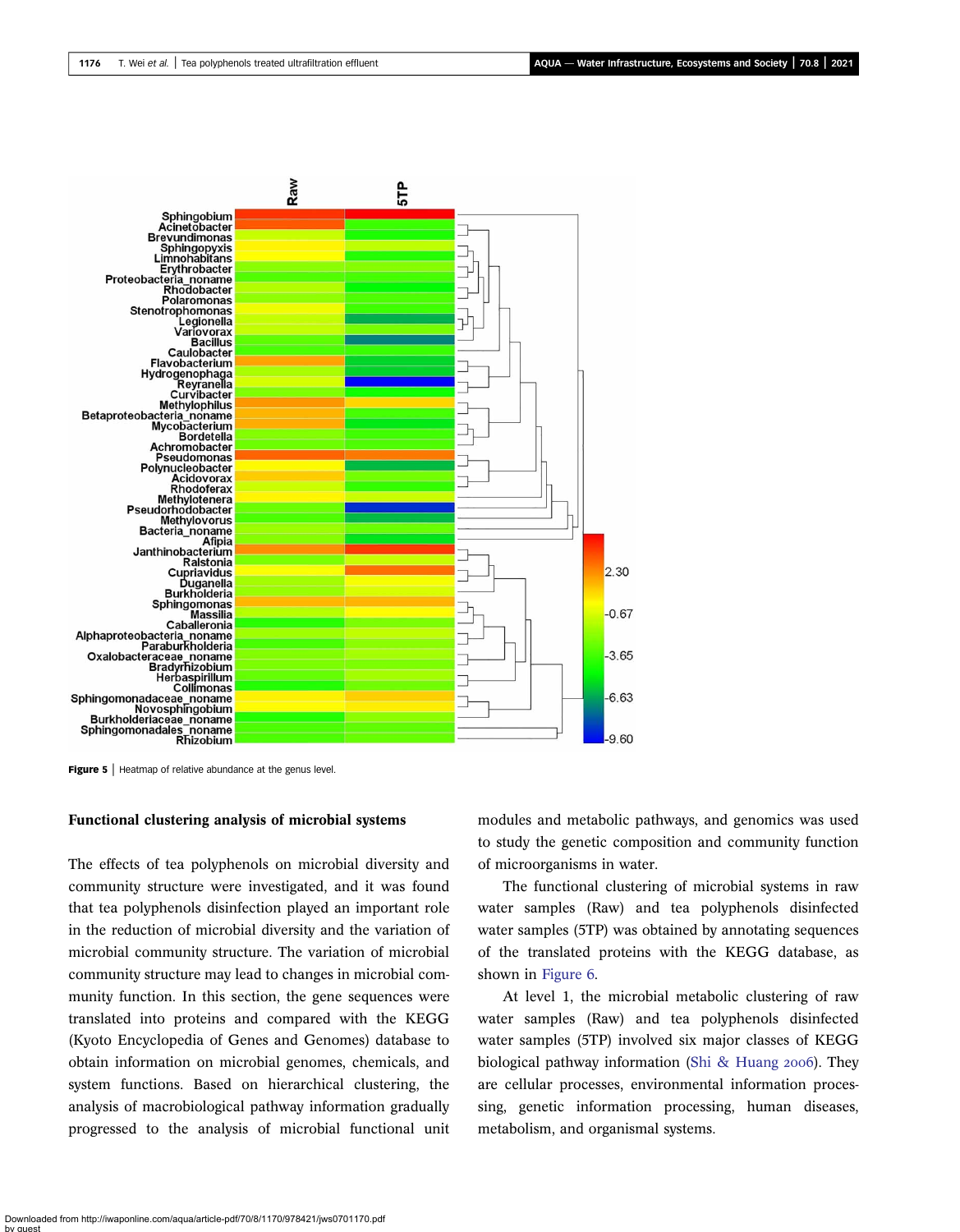<span id="page-7-0"></span>

| Level 1         | Level 2                                                        |          |   | Relative abundance |     |
|-----------------|----------------------------------------------------------------|----------|---|--------------------|-----|
|                 | cell production and death                                      |          |   |                    |     |
| Cellular        | cell motility                                                  |          |   |                    |     |
| Processes       | cell communication                                             |          |   |                    |     |
|                 | transport and metabolism                                       |          |   |                    |     |
| Environmental   | membrane transport                                             |          |   |                    |     |
| Information     | signal transmission                                            |          |   |                    |     |
|                 |                                                                |          |   |                    |     |
| Processing      | signal molecules and interactions                              |          |   |                    |     |
| Genetic         | folding, sorting and degradation                               |          |   |                    |     |
| Information     | replication and repair                                         |          |   |                    |     |
|                 | transcriptions                                                 |          |   |                    |     |
| Processing      | translate                                                      |          |   |                    |     |
|                 | cancer                                                         |          |   |                    |     |
|                 | cardiovascular disease                                         |          |   |                    |     |
|                 | drug resistance                                                |          |   |                    |     |
| Human           | endocrine metabolic diseases                                   |          |   |                    |     |
| <b>Diseases</b> | immune system diseases                                         |          |   |                    |     |
|                 | contagious disease                                             |          |   |                    |     |
|                 | Neuro degenerative disease                                     |          |   |                    |     |
|                 | material dependence                                            |          |   |                    |     |
|                 | amino acid metabolism                                          |          |   |                    |     |
|                 | synthesis of other secondary metabolites                       |          |   |                    |     |
|                 | carbohydrate metabolism                                        |          |   |                    |     |
|                 | energy metabolism                                              |          |   |                    |     |
|                 | sugar chain biosynthesis and metabolism                        |          |   |                    |     |
|                 |                                                                |          |   |                    |     |
| Metabolism      | lipid metabolism                                               |          |   |                    |     |
|                 | cofactor and vitamin metabolism<br>other amino acid metabolism |          |   |                    |     |
|                 | metabolism of terpenoids and ketones                           |          |   |                    |     |
|                 | nucleotide metabolism                                          |          |   |                    |     |
|                 | enzyme family                                                  |          |   |                    |     |
|                 | degradation and metabolism of foreign                          |          |   |                    |     |
|                 | ageing                                                         |          |   |                    |     |
|                 | circulatory system                                             |          |   |                    |     |
|                 |                                                                |          |   |                    |     |
|                 | digestive system                                               |          |   |                    |     |
| Organismal      | endocrine system                                               |          |   |                    |     |
| <b>Systems</b>  | environmental adaptation                                       |          |   |                    | Raw |
|                 | drainage system                                                |          |   |                    |     |
|                 | immune system                                                  |          |   |                    | 5TP |
|                 | nervous system                                                 |          |   |                    |     |
|                 | sensory system                                                 |          |   |                    |     |
|                 |                                                                | $\Omega$ | 2 | 4                  |     |

**Figure 6** | KEGG statistics of functional genes.

According to the extent of the expression of gene function, the genes in the water samples can be divided into three major categories: metabolic modules showed a significant advantage in functional diversity and relative abundance; followed by the abundance of genes with corresponding functions in environmental information processing, genetic information processing, and cellular processes; the relative abundance of functional genes related to human disease and organism system was low. The abundance of microbial metabolic pathways varies significantly with different gene functions, and most of the microbial metabolic processes are essential for the maintenance of microbial growth.

At level 2, overview, amino acid metabolism, and carbohydrate metabolism in the metabolic function module are the largest taxa in the genome. The second and third largest taxa are energy metabolism, metabolism of cofactors and vitamins, nucleotide metabolism, lipid metabolism, as well as xenobiotics biodegradation and metabolism, followed by metabolism of other amino acids, metabolism of terpenoids and polyketides, glycan biosynthesis and metabolism, and biosynthesis of other secondary metabolites. Significant inhibitions on overview, energy metabolism, metabolism of cofactors and vitamins, amino acid metabolism, and glycan biosynthesis and metabolism were found after tea polyphenols disinfection. The metabolic processes were reduced by 10.83, 15.25, 14.94, 5.81, and 24.39%, respectively, indicating that tea polyphenols significantly inhibited microbial metabolism.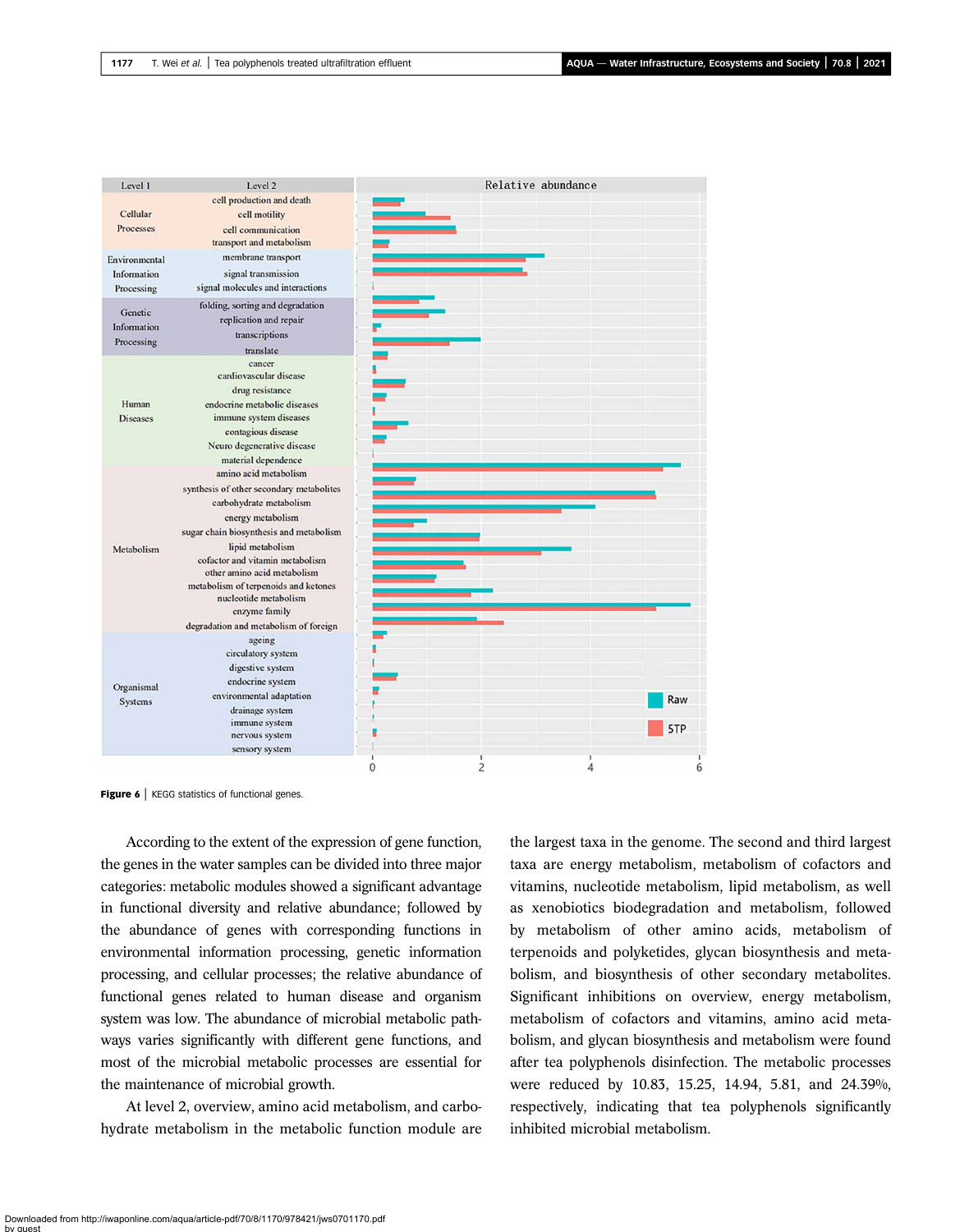Clustering analysis of specific genes in different microbial populations with different gene sequences annotated with the KEGG database showed that tea polyphenols significantly reduced the performance of microbial membrane transport, translation and replication of genetic information, and the ability of microbes to process environmental and genetic information. Tea polyphenols can also reduce the relative abundance of functional genes for cell production and death, so as to slow down the process of cell cycle. These tea polyphenols can inhibit the growth and reproduction of microorganisms by selecting microorganisms in water and altering the characteristics of microbial communities, in order to achieve the disinfection effect. Tea polyphenols can also reduce the abundance of microorganisms with genetic functions related to human diseases by killing water-borne pathogens.

#### Microbial metabolic mechanism

Based on the clustering analysis of microbial metabolism, the results revealed that high functional diversity and relative abundance of functional modules for microbial metabolism were remarkable before and after tea polyphenols disinfection. The metabolic processes of most microorganisms are essential for the maintenance of microbial growth. The relative abundance of different gene function modules of microbial metabolism differed significantly before and after tea polyphenols disinfection, and the clustering of functional unit modules of microbial metabolism is shown in Figure 7.



As shown in Figure 7, the relative abundance of modules related to the metabolism of various nucleotides and amino acids was significantly reduced in the clusters of tea polyphenols disinfection, especially the cofactor and vitamin biosynthesis, which had the greatest reduction in relative abundance. The relative abundance of modules associated with glutamate metabolism (M00121), purine metabolism (M00048), pyrimidine metabolism (M00053 and M00051), and lysine metabolism (M00527, M00525, M00032, and M00016) was significantly reduced in the system of tea polyphenols disinfection. Significant reductions of relative abundances were also found in the module of carbon fixation, including the reduced pentose phosphate cycle (M00165), the hydroxypropionate-hydroxybutylate cycle (M00375), the 3-hydroxypropionate bi-cycle (M00376), the reductive citrate cycle (M00173), and the dicarboxylatehydroxybutyrate cycle (M00374). Tea polyphenols affect microbial metabolic mechanisms in two main ways.

#### 1. Inhibition of the tricarboxylic acid (TCA) cycle

Glutamate plays an important role in living organism protein metabolism and is involved in a variety of important chemical reactions in microorganisms (Xiao [et al.](#page-10-0) 2016). Glutamine in glutamate metabolism (M00121) is an important metabolic fuel that helps rapidly proliferating cells to meet the increasing demand for ATP, biosynthetic precursors and reducing agents, and itself promotes proliferative signaling (Sun [et al.](#page-10-0)  $20I4$ ). Glutamine and glutamate are involved in cellular energy metabolism through the TCA cycle; in addition, glutamate is critical for maintaining redox homeostasis and avoiding oxidative stress in cells through the production of glutathione (GSH). So, it was suggested that the use of tea polyphenols for water disinfection reduced the glutamate metabolism of microorganisms in water by inhibiting the TCA cycle, which was involved in cellular energy metabolism (M00121), resulting in an inhibited growth of microorganisms in water for disinfection.

#### 2. Reducing the production of nucleic acid material

The disinfection by tea polyphenols produced a greater inhibition of purine metabolism (M00048) and pyrimidine metabolism (M00053 and M00051). Purines and pyrimi-Figure 7 | Clustering statistics of metabolic function modules. dines are the most important components of nucleic acids.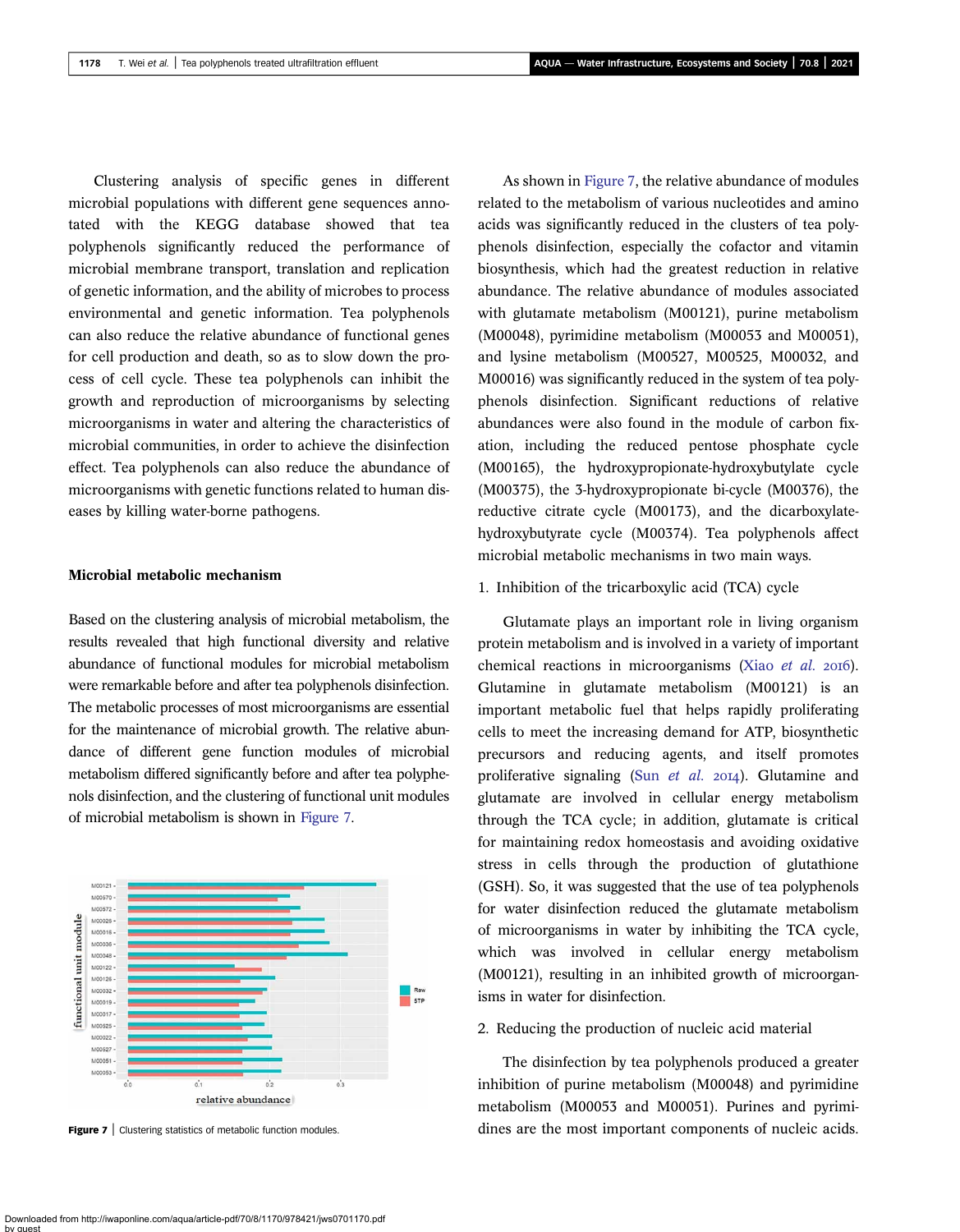The main physiological function of purines is involved in the formation of purine nucleotides, together with pyrimidine nucleotides, which form the basic structural unit of the nucleic acid molecule and play an important role in various physiological activities of cells (Zhang  $\&$  Liu 2019). Microorganisms break down purine analogs to produce  $NH<sub>3</sub>$ , CO2, and organic acids (formic acid, acetic acid, and lactic acid). The biosynthetic pathway of purine nucleoside metabolites consists of two types: the ab initio synthesis pathway and the remedial synthesis pathway. In microorganisms, the biosynthetic pathway of purine nucleosides begins with ribose 5-phosphate pyrophosphate and glutamine, which react to produce inosinic acid (IMP), an important precursor for conversion to other purine nucleotides, hence the name IMP as the central metabolite of the purine biosynthetic pathway. In the remedial pathway, phosphoribo-syltransferases catalyze the formation of the corresponding purine nucleosides from PRPP and purine bases; in addition, some deaminases catalyze the conversion of different purines into each other. The purine biosynthetic pathway in microorganisms is long, GMP and AMP are precursors for the cellular synthesis of DNA and RNA, and purine nucleosides provide essential energy for cell growth and reproduction, so the purine biosynthetic pathway is tightly regulated by a variety of regulatory mechanisms.

Tea polyphenols affect the metabolic processes of microorganisms in the way of influencing the production of nucleic acids by inhibiting glutamate metabolism, purine metabolism, and pyrimidine metabolism processes.

### **CONCLUSIONS**

1. The main role of tea polyphenols as disinfectants in the treatment of ultrafiltration effluent is the inhibition of bacterial regrowth. When the dosage of tea polyphenols was 2.5 mg/L, the total number of colonies in the water can be maintained without a significant increase in 24 h. During this period, the requirements of Standards for Drinking Water Quality can be met. When the dosages of 5.0, 7.5, and 10.0 mg/L were applied, respectively, the total number of colonies in the water can be controlled to meet the requirements of Standards for Drinking Water Quality for 48 h. Therefore, the dosage

of 5.0 mg/L was recommended for the disinfection with tea polyphenols.

- 2. The microbial diversity of the water can be significantly reduced after tea polyphenols disinfection. Shannon and Simpson indices of the samples disinfected with polyphenols were lower than those of the raw water samples, which are consistent with the effects on microbial population of drinking water using most disinfection methods, such as chlorine disinfection, ozone disinfection, and UV disinfection. At the class level, the relative abundance of Alphaproteobacteria and Betaproteobacteria increased significantly, while Gammaproteobacteria decreased. The relative abundance analysis at the genus level indicated that tea polyphenols were effective against the bacterial pathogens Acinetobacter, Mycobacterium, and Bacillus, which are resistant to disinfection.
- 3. The relative abundance of gene sequences encoding the corresponding functions in the water samples after tea polyphenols disinfection was significantly changed compared with raw water samples. This indicated that the gene functions of various microorganisms in the water were greatly altered after tea polyphenols disinfection.
- 4. Clustering analysis of microbial-specific functional genes in different structures of communities showed that the metabolism of various nucleotides and related processes of microorganisms were greatly inhibited during the tea polyphenols disinfection process, and the relative abundance of various nucleotides and amino acid metabolism-related modules of microorganisms in the disinfected water was significantly reduced.

## ACKNOWLEDGEMENTS

This study was sponsored by the National Natural Science Foundation of China (Grant No. 51678026) and the BUCEA Post Graduate Innovation Project (Grant No. PG2020044).

## CONFLICT OF INTEREST

We declare that we have no financial and personal conflicts of interest to this work.